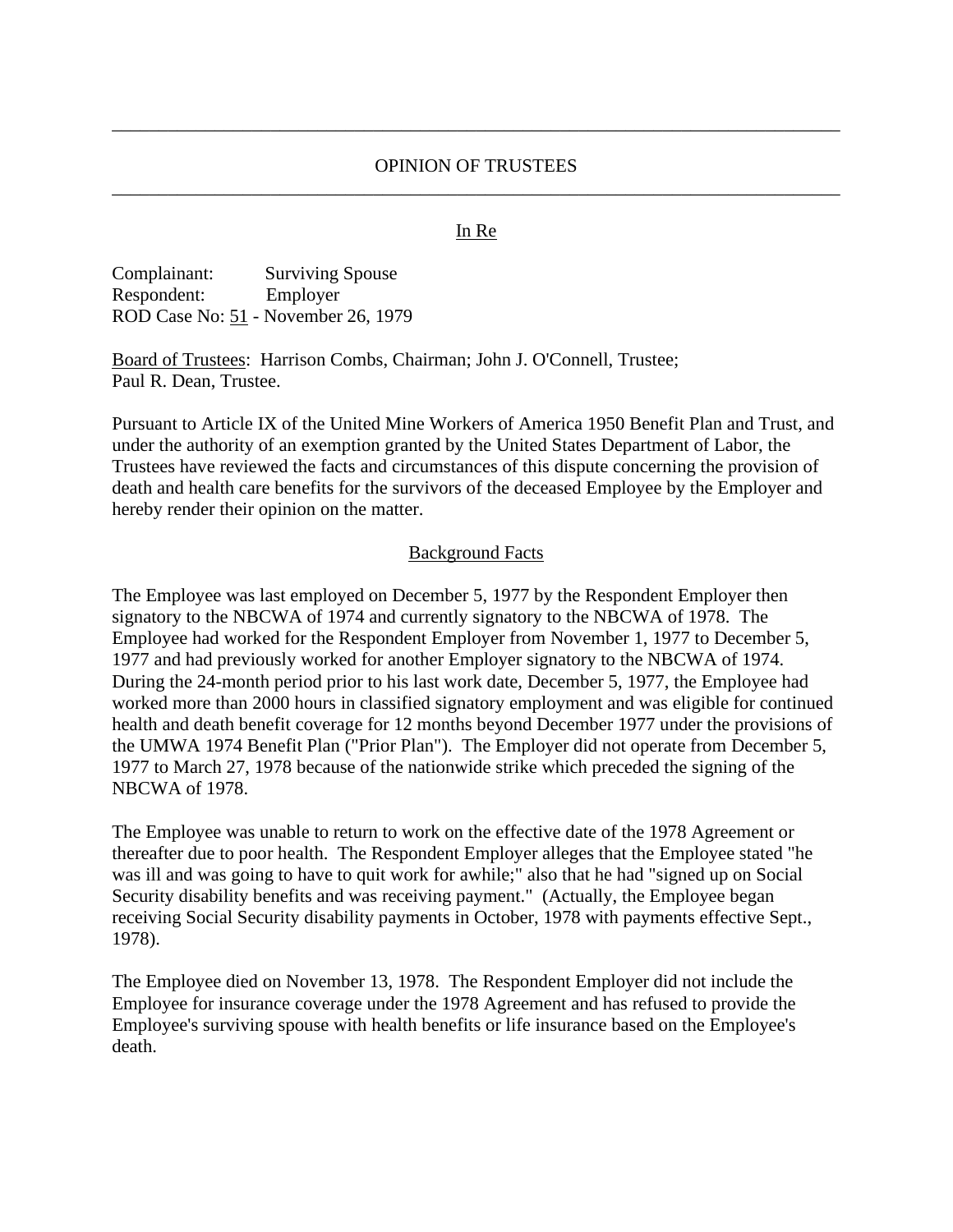Opinion of Trustees ROD Case No. 51 Page 2

## Question or Dispute

Is the surviving spouse of the Employee eligible for health and life insurance benefits under the terms of the Respondent Employer's benefit plan, established pursuant to Article XX of the NBCWA of 1978?

## Positions of the Parties

Respondent: The Respondent Employer maintains that the Employee had quit his job, relieving the Employer of responsibility for providing benefits.

Complainant: The representative of the surviving spouse contends that the Employer is obligated, under the 1978 Wage Agreement, to provide coverage to the Employee as a disabled employee.

# Pertinent Regulations

- (1) Article II A(2) of the Employer's Benefit Plan, which provides that benefits under Article III shall be provided to any Employee who "is on lay off or disabled from the Employer and had continuing eligibility as of March 27, 1978 for coverage under the UMWA 1974 Benefit Plan ("prior Plan") as a laid off or disabled employee; coverage for such laid off or disable Employees shall not continue beyond the date when they would no longer have been eligible for such coverage under the provisions of the prior Plan."
- (2) Article III B(1)(a) of the Employer's Benefit Plan, which provides that life insurance will be provided for Employees, as described in Article II, Section A, in the amount of \$12,000 if death was due to other than violent, external and accidental means.
- (3) Article III E(1)(e) of the Employer's Benefit Plan, which provides that if an Employee quits or is discharged, health and life insurance coverage will terminate as of last date worked.
- (4) Article II A of UMWA 1974 Benefit Plan (prior Plan), which provided that health benefits shall be provided to any person unemployed for a period of time to be determined by the Trustees (but in no event for more than one year) immediately following the date of termination of such employment. (The Trustees administratively determined that laid off or disabled employees would remain eligible for coverage for one year if they had worked 2000 hours in classified signatory service with employers in the coal industry within the 24-month period preceding last work date; in the case of quit or discharge, eligibility would continue for 30 days).
- (5) Article III B(4) of prior Plan, which provided that a death benefit  $(\$7,500)$  would be paid upon the death of a Participant referred to in Article II A, who was survived by one or more dependents.